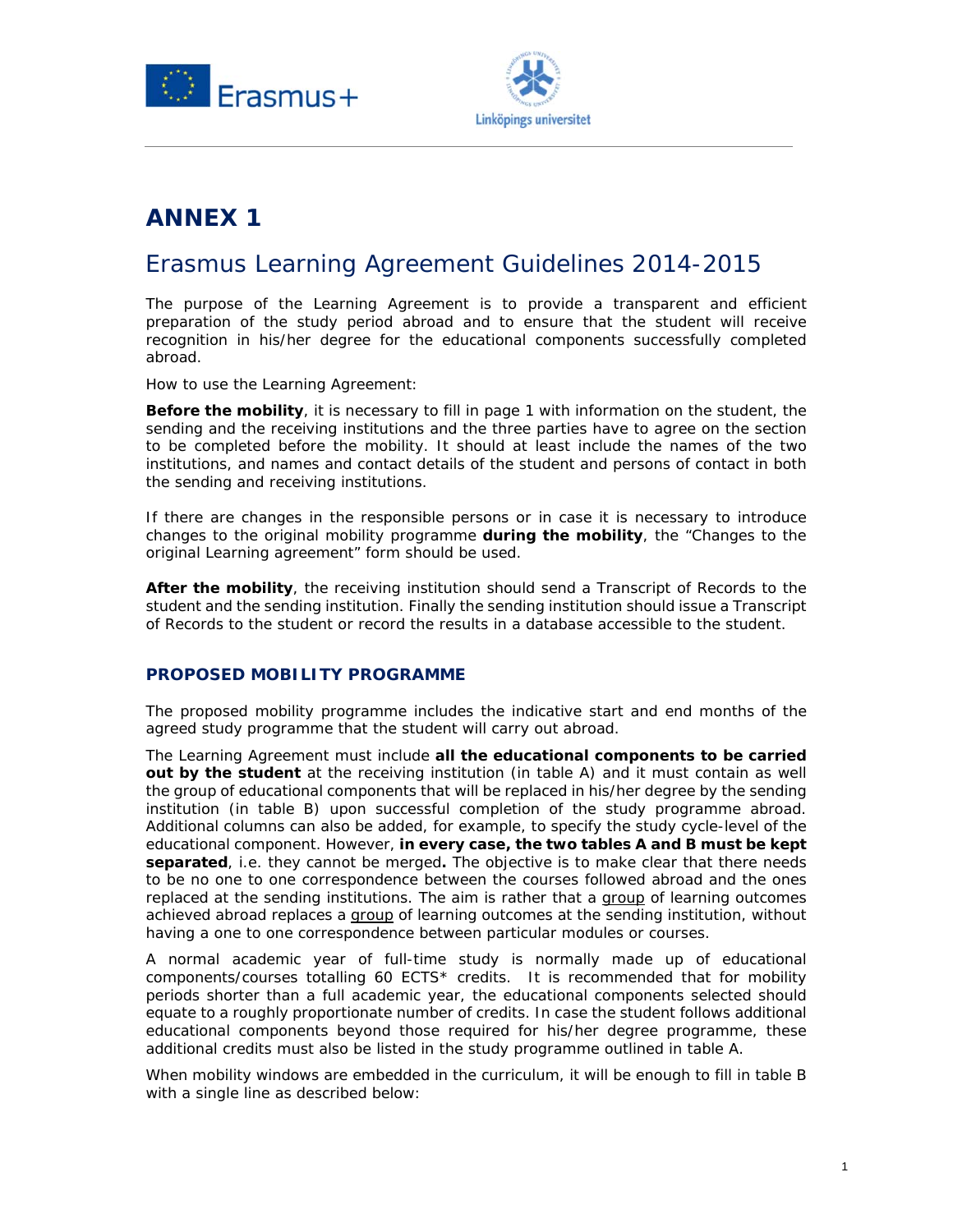



| Course<br>$(if$ any $)$ | code l | Course title (as indicated in the   Semester<br>course catalogue) at the sending<br>institution | <b>Tautumn</b><br>spring]<br>[or term] | Number of $ECTS*$ credits |
|-------------------------|--------|-------------------------------------------------------------------------------------------------|----------------------------------------|---------------------------|
|                         |        | Mobility window                                                                                 | .                                      | Total: $30$               |

Otherwise, the group of components will be included in Table B as follows:

| Course<br>code<br>(if any) | Course title (as indicated in the<br>course catalogue) at the sending<br>institution | Semester<br>[autumn /<br>spring]<br>[or term] | Number of ECTS* credits |
|----------------------------|--------------------------------------------------------------------------------------|-----------------------------------------------|-------------------------|
|                            | Course x                                                                             | $\cdots$                                      | 10                      |
|                            | Module y                                                                             | $\cdots$                                      | 10                      |
|                            | Laboratory work                                                                      | $\cdots$                                      | 10                      |
|                            |                                                                                      |                                               | Total: 30               |

The sending institution must **fully recognise the number of ECTS**\* **credits contained in table A** if there are no changes to the study programme abroad and the student successfully completes it. Any exception to this rule should be clearly stated in an annex of the Learning Agreement and agreed by all parties. Example of justification for nonrecognition: the student has already accumulated the number of credits required for his/her degree and does not need some of the credits gained abroad.

Since the recognition will be granted to a group of components and it does not need to be based on a one to one correspondence between single educational components, the sending institution must foresee which provisions will apply if the student does not successfully complete some of the educational components from his study programme abroad. A web link towards these provisions should be provided in the Learning Agreement.

The student will commit to reach a certain **level of language competence** in the main language of instruction by the start of the study period. The level of the student will be assessed after his/her selection with the Erasmus+ online assessment tool when available (the results will be sent to the sending institution) or else by any other mean to be decided by the sending institution. A recommended level has been agreed between the sending and receiving institutions in the inter-institutional agreement. In case the student would not already have this level when he/she signs the Learning Agreement, he/she commits to reach it with the support to be provided by the sending or receiving institution (either with courses that can be funded by the organisational support grant or with the Erasmus+ online tutored courses).

All parties must **sign the document**; however, it is not compulsory to circulate papers with original signatures, scanned copies of signatures or digital signatures may be accepted, depending on the national legislation.

<sup>\*</sup> In countries where the "ECTS" system it is not in place, in particular for institutions located in partner countries not participating in the Bologna process, "ECTS" needs to be replaced in all tables by the name of the equivalent system that is used and a weblink to an explanation to the system should be added.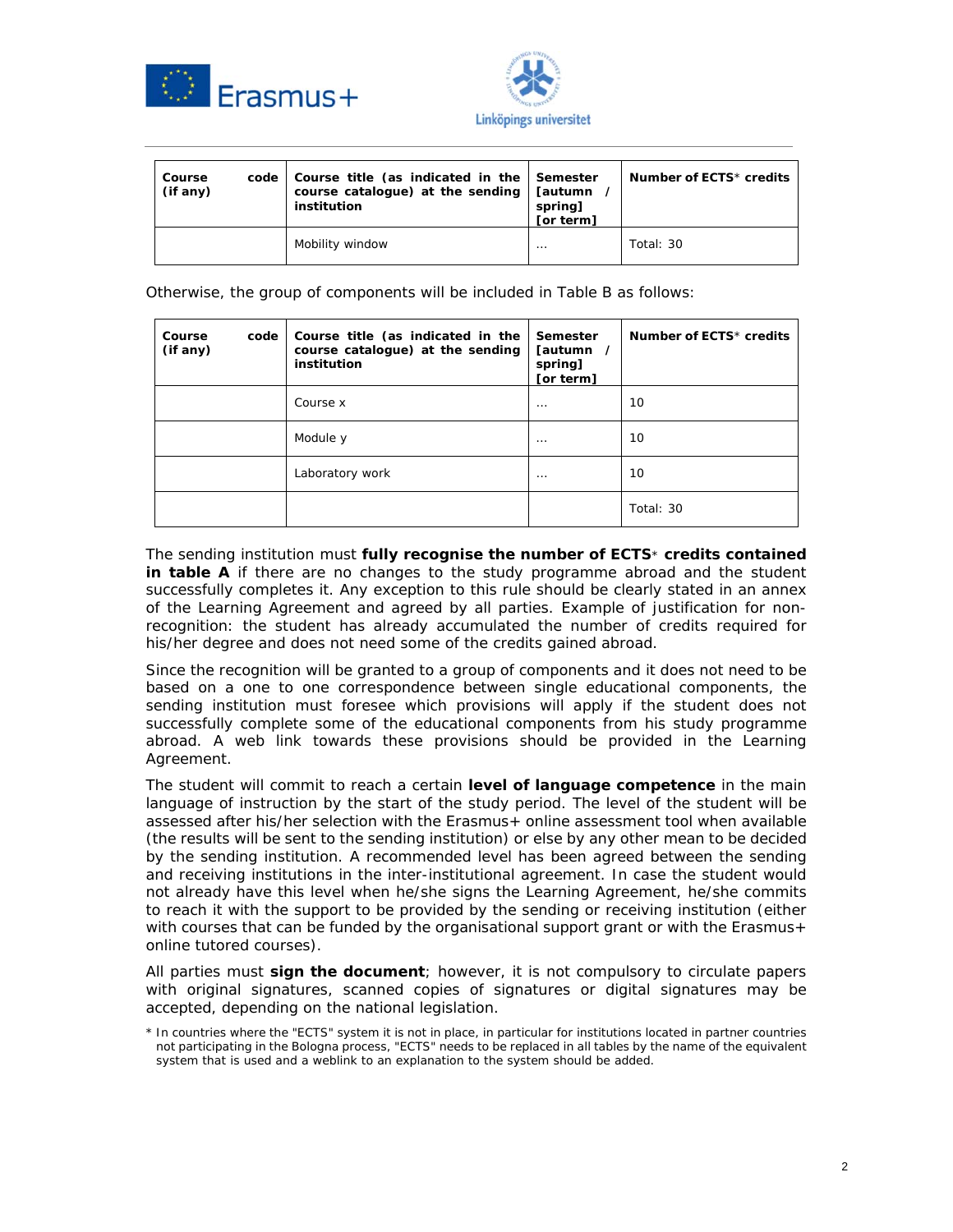



### **CHANGES TO THE ORIGINAL LEARNING AGREEMENT**

The section to be completed during the mobility is **needed only if changes have to be introduced into the original Learning Agreement.** In that case, the section to be completed before the mobility should be kept unchanged and changes should be described in this section.

Changes to the mobility **study programme** should be exceptional, as the three parties have already agreed on a group of educational components that will be taken abroad, in the light of the course catalogue that the receiving institution has committed to publish well in advance of the mobility periods and to update regularly as ECHE holder. However, introducing changes might be unavoidable due to, for example, timetable conflicts.

Other reasons for a change can be the request for **an extension of the duration** of the mobility programme abroad. Such a request can be made by the student at the latest one month before the foreseen end date.

These **changes to the mobility study programme should be agreed by all parties within four to seven weeks** (after the start of each semester). Any party can request changes within the first two to five-week period after regular classes/educational components have started for a given semester. The exact deadline has to be decided by the institutions. The shorter the planned mobility period, the shorter should be the window for changes. All these changes have to be agreed by the three parties within a two-week period following the request. In case of changes due to an extension of the duration of the mobility period, changes should be made as timely as possible as well.

Changes to the study programme abroad should be listed in the "Changes to the original Learning agreement" form and, once they are agreed by all parties, the sending institution commits to fully recognise the number of ECTS credits as presented in the form. Any exception to this rule should be documented in an annex of the Learning Agreement and agreed by all parties.

**All parties must confirm that the proposed amendments to the Learning Agreement are approved**. For this specific form, original or scanned signatures are not mandatory and an approval by email may be enough. The procedure has to be decided by the sending institution, depending on the national legislation.

#### **RECOGNITION OUTCOMES**

The receiving institution commits to provide the sending institution and the student with a **Transcript of Records** within a period stipulated in the inter-institutional agreement and normally not longer than five weeks after publication/proclamation of the student's results at the receiving institution.

The Transcript of Records from the receiving institution will contain at least all the educational components agreed in table A and, if there were changes to the study programme abroad, in the "Changes to the original Learning agreement" form. In addition, grade distribution information should be included in the Transcript of Records or attached to it (a web link where this information can be found is enough). The actual start and end dates of the study period will be included according to the following definitions:

The **start date** of the study period is the first day the student has been present at the receiving institution, for example, for the first course, for a welcoming event organised by the host institution or for language and intercultural courses.